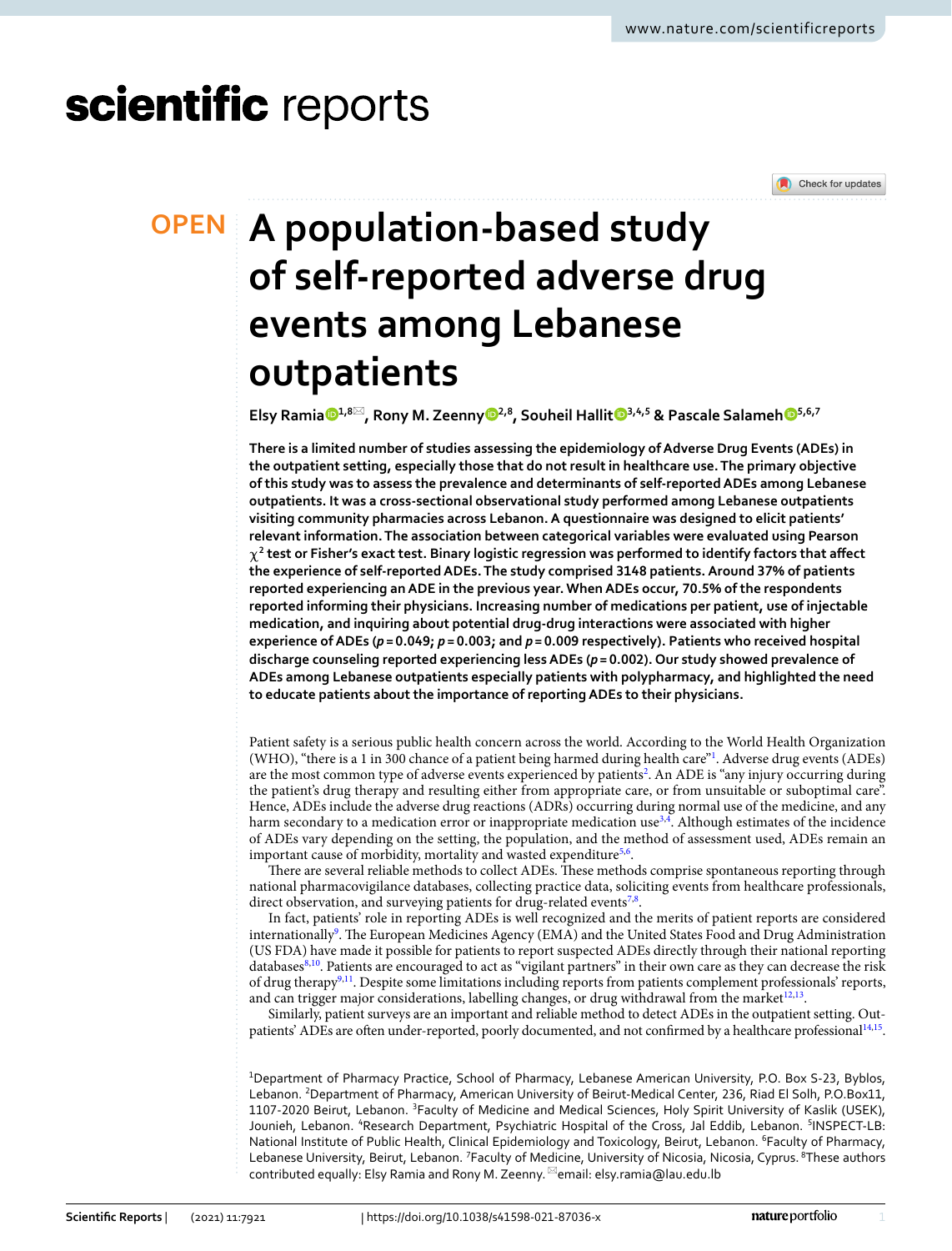In contrast to inpatients, outpatients are responsible for both obtaining and administering their medications, and tend to have longer duration of treatment. Furthermore, outpatients ofen have more than one prescriber, less regular contact with their physicians and far less monitoring compared with hospitalized patients<sup>[14](#page-8-10),[16](#page-8-12)</sup>.

There is a limited number of studies assessing the epidemiology of ADEs in the outpatient setting, especially the ADEs that do not result in healthcare use<sup>17,18</sup>. Few published studies examined ADEs from the patients' perspective, and aimed at estimating the prevalence and assessing risk factors of self-reported ADEs across Europe, the United States and Australia[19–](#page-8-15)[23](#page-8-16). Additional studies highlighted poor patient awareness as a main barrier for outpatient reporting of  $\mathrm{ADRs^{24,25}.}$  $\mathrm{ADRs^{24,25}.}$  $\mathrm{ADRs^{24,25}.}$  $\mathrm{ADRs^{24,25}.}$  $\mathrm{ADRs^{24,25}.}$ 

In Lebanon, the fnancial constraints, fragmented care, and easy accessibility of medications, potentially increase the risk of inappropriate medication use and adverse drug events<sup>26</sup>. Cross-sectional studies conducted among Lebanese outpatients found potentially inappropriate medication use<sup>[27](#page-8-20)-[29](#page-8-21)</sup>, incomplete performance of follow-up monitoring<sup>30</sup>, and suboptimal patient knowledge of their prescribed medications' ADRs<sup>31</sup>. Other studies also highlighted a poor reporting culture among Lebanese medical staff and suboptimal pharmacovigilance awareness<sup>32-35</sup>

Lastly, Lebanese pharmacists working in community settings reported being aware of ADRs occurring with various medications post-marketing, yet were currently unable to disseminate this information or record it centrally, in the absence of an active national reporting system $36$ .

There is a lack of studies addressing outpatients' experience of ADEs in Lebanon. The primary objective of this study was to assess the prevalence and risk factors of self-reported Adverse Drug Events among Lebanese outpatients. A secondary objective was to assess the counseling outpatients received from their primary caregivers in the community and upon hospital discharge when applicable.

#### **Methods**

A cross-sectional questionnaire-based observational study was performed between March and May 2016, among Lebanese outpatients visiting a community pharmacy. Patients were eligible for the study if they were Lebanese adults, receiving one or more medication, and willing to participate in the study.

**Data collection tool.** The investigators derived the questionnaire from the National Health Service-England (NHS) inpatient survey program, the WHO "Patient Questionnaire about Medication Safety"[37](#page-8-27)[,38](#page-8-28), and other studies of self-reported ADEs<sup>[14](#page-8-10),[20](#page-8-29),[39](#page-8-30)</sup>. The investigators then adapted the questionnaire to the Lebanese context and added many questions to align with the study objectives. The questionnaire addressed the participants' sociodemographic characteristics, medical condition, outpatient risk-associated behaviors, experience of ADEs, and hospitalization during the previous year (if any).

Troughout the questionnaire, investigators measured frequency using a fve-point Likert scale with answer categories ranging from always to never. The questionnaire was first developed in English, and was then translated into Arabic using a forward–backward translation process for validation. Before administration, the questionnaire was pilot-tested for clarity and content validity in diferent populations, including health professionals, nonprofessionals, and the elderly.

**Assessing self‑reported ADEs.** Patients' experience of ADEs was assessed by asking the patients whether they experienced "any problems or symptoms" afer taking their medication(s) within the past year. Since our adopted defnition for ADEs includes both ADRs and medication errors, and since the medication administration in the outpatient setting is under the control of the patient, the distinction between an ADR and a medication error is not straightforward and cannot be assessed using a simple self-administered questionnaire. Therefore, the investigators opted to ask about any "symptoms/problems" the patient could have experienced afer medication administration, as a general question that includes either an ADR or a potential medication error. The questionnaire also included questions about the outcome of the most serious symptom/problem that patients had, and about reporting these symptoms to their physicians<sup>[20](#page-8-29)</sup>.

**Data collection process.** Inspectors afliated with the Order of Pharmacists of Lebanon (OPL) performed the data collection. The study investigators trained fourteen OPL inspectors, all pharmacists, in a 4-hour session that included a general overview of ADEs, instructions on how to include participants in the study, and a review of the questionnaire.

The investigators obtained a list of all active community pharmacies in Lebanon from the OPL. Using convenience sampling, the investigators selected a sample of 1574 community pharmacies across Lebanon for patient encounters. The OPL inspectors visited each pharmacy for a maximum of one hour. In each pharmacy, one inspector approached patients asking for their willingness to participate, and described the objective of the study and the estimated time to complete the questionnaire. The inspector highlighted that participation in the study is voluntary and strictly confidential. The first two patients visiting the pharmacy during the inspector's presence and agreeing to participate were included. The questionnaire was self-administered.

**Ethical approval and consent to participate.** The study was performed in accordance with the ethical standards as laid down in the 1964 Declaration of Helsinki and its later amendments. Before initiation of the data collection, the approval of the Lebanese American University Institutional Review Board (LAU IRB) was sought as appropriate. IRB registration number: #IRB00006954 LAUIRB#1. Accordingly, all participants provided informed oral consent prior to participation.

2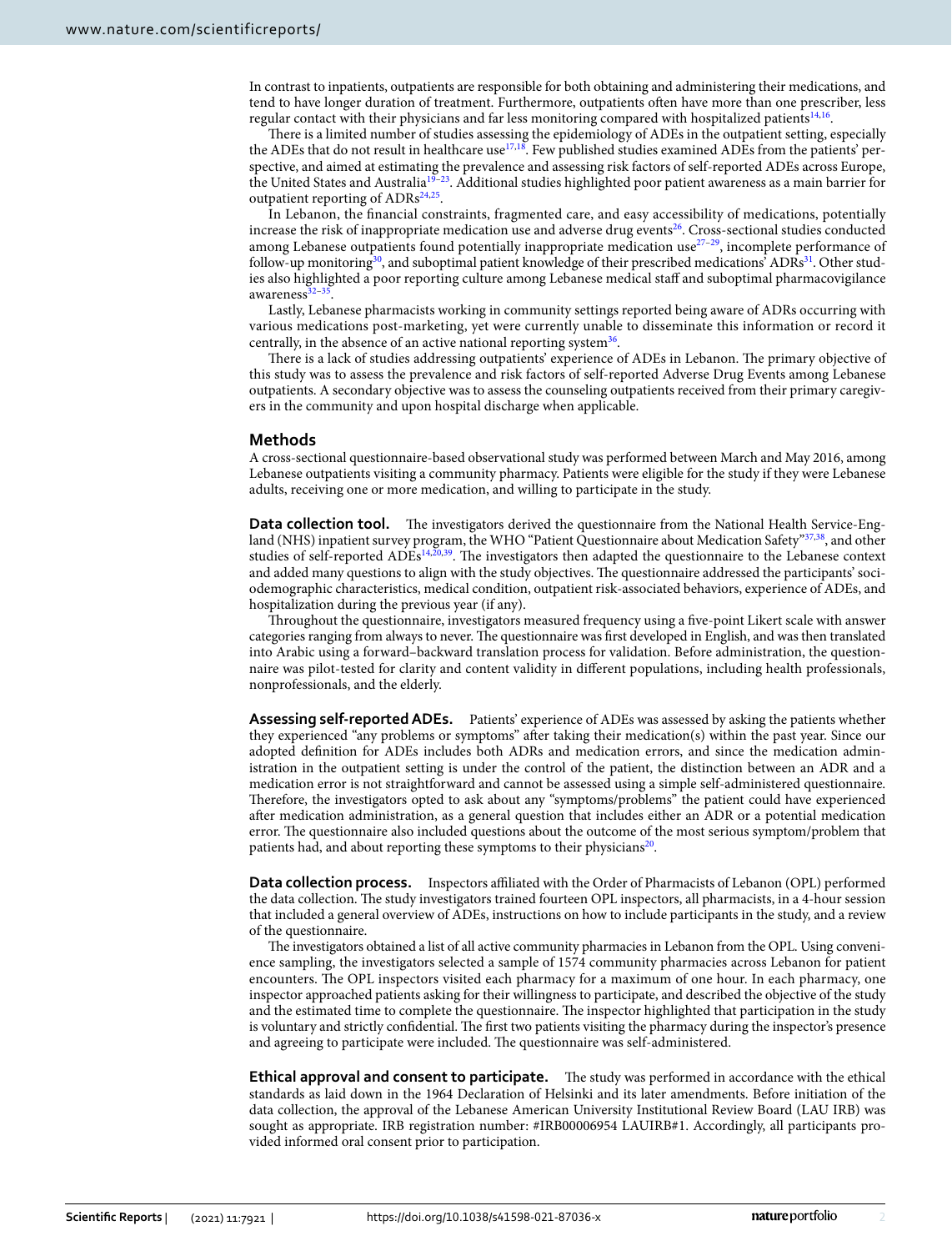**Data management and statistical analysis.** No quantitative data exists for the experience of ADEs in the Lebanese population. The investigators based their sample size estimation on a study performed among 7099 Swedish adults, where ADEs were reported by 19.4% of the respondents<sup>[20](#page-8-29)</sup>. Estimating the Lebanese population size to be around 5,000,000<sup>40</sup>, we defined our goal to interview a minimum sample size of 920 patients from 460 community pharmacies. This sample size is powered to provide 95% confidence level.

The data was analyzed using SPSS version 23 software. Descriptive statistics were used to calculate and report all participants' responses. For all the analysis, the fve-point Likert scale was dichotomized into Yes (always/ very often/sometimes) and No (rarely/never). The association between categorical variables were evaluated using Pearson  $\chi^2$  test or Fisher's exact test where the expected cell count was less than 5. Binary logistic regression was performed to identify factors that were associated with the self-reported experience of ADEs (dichotomized), using a Backward LR method. Variables with a *p*-value of 0.2 or less in the bivariate analysis were included in the fnal models. A *p*-value of less than 0.05 was considered signifcant.

#### **Results**

The study comprised 3148 patients from different geographical areas around Lebanon. The study acceptance rate was 78%. Patients denied participation due to lack of time or no interest.

Study participants had almost equal gender distribution and had a mean age of 54.33 years (SD 16.03). When examining patients' medical conditions, around 20% of the study participants reported having 3 or more concomitant chronic diseases, and around 14% taking 5 or more medications/day (Table [1](#page-3-0)).

**Self‑reported ADEs.** Around 37% of our patient population reported experiencing an ADE. While 18.7% of the ADEs were mild requiring no change in therapy, the most serious ADEs experienced by the patient resulted in dose reduction (18.1%), change of therapy (42.1%), hospitalization (5.1%) or long-term complications (1.5%). When ADEs occur, 70.55% of the respondents reported informing their physicians. Among the 344 patients who reported not informing their physicians about their ADEs, around 17% reported being unable to reach their physicians to report ADEs, 16% were not educated to report ADRs as they occur, and 14.8% reported that their physicians are not usually welcoming to discuss their concerns (Table [2\)](#page-4-0).

In the multivariable analysis, several variables were signifcantly associated with patients' reported experience of ADEs. Increasing number of medications taken at home every day was signifcantly associated with higher experience of ADEs (ORa = 1.225,  $p = 0.049$ ). Patients who reported using an injectable medication (ORa = 3.008,  $p = 0.003$ ) and those who asked their pharmacists about the possible interactions with prescribed medications while getting the OTC (Over-the-counter) medications from the pharmacy (ORa=1.945,  $p = 0.009$ ) reported experiencing more ADEs. Patients who received counseling from their physicians regarding missing drug doses, and for whom a member of hospital staf explained how to take the medications in an understandable way before hospital discharge reported experiencing less ADEs (ORa=0.439, *p*=0.004; and ORa=0.430, *p*=0.002 respectively). The variables "physician assessing medication history before prescribing a new medication" and "physician inquiring about previous ADRS before prescribing a new medication" remained in the fnal model with a non-signifcant p-value of 0.075 and 0.088 respectively. Having any of the chronic disease did not signifcantly afect the experience of ADEs (Table [3\)](#page-4-1).

Other outcomes. Outpatients' medication-related practices. The study participants reported several suboptimal medication-related practices. Around 12% of the study population reported acquiring their medications from diferent community pharmacies, and around 80% reported not considering counseling services when selecting their community pharmacy of choice. In terms of medication administration, the majority of participants reported using non-calibrated measures for intake of liquid medications (81% for teaspoon and tablespoon); and around 12% reported having a neighbor/relative administer injectable medications. At the level of drug information, around 36% reported not discussing the medications they take each time they visit the physicians, around 61% reported not reading the leafet of each medication they take, and around half of the patients didn't ask about the possible interactions between the over-the-counter drugs and the medications they take.

Around 88% of the patients reported not taking a prescribed medication because of contraindications mentioned in the leafet and not mentioned by the physician during the visit (Table [4\)](#page-5-0).

*Counseling provided by healthcare providers regarding elements of medication use.* Signifcantly more patients reported receiving counseling from pharmacists as compared to physicians regarding elements of medication use: drug interactions (78.4% vs 34.3%, *p*<0.001); missing drug doses (55.7% vs 31.4%, *p*<0.001); accidental overdose (49.9% vs 28.7%, *p*<0.001); and potential ADRs (67.1% vs 38.8%; *p*<0.001). While 73.5% of our patient population reported that physicians assessed their medication history before prescribing a new drug, only 49.7% reported physicians inquiring about previous ADRs before prescribing a new medication (Table [5\)](#page-5-1).

*Hospitalization in the previous year.* Around 23% of our patient population reported hospitalization in the previous year, with a mean length of stay of 5.2 days  $(\pm 2.8 \text{ days})$ . The majority of hospitalized patients (85%) reported being prescribed medications upon discharge, with 71.6% of them being informed by a healthcare provider about the purpose of the medications and how to take it. Only 27.8% of patients reported being counseled about ADRs of the prescribed medications, and 56.1% being given written or printed medication information upon discharge (Table [6\)](#page-6-0).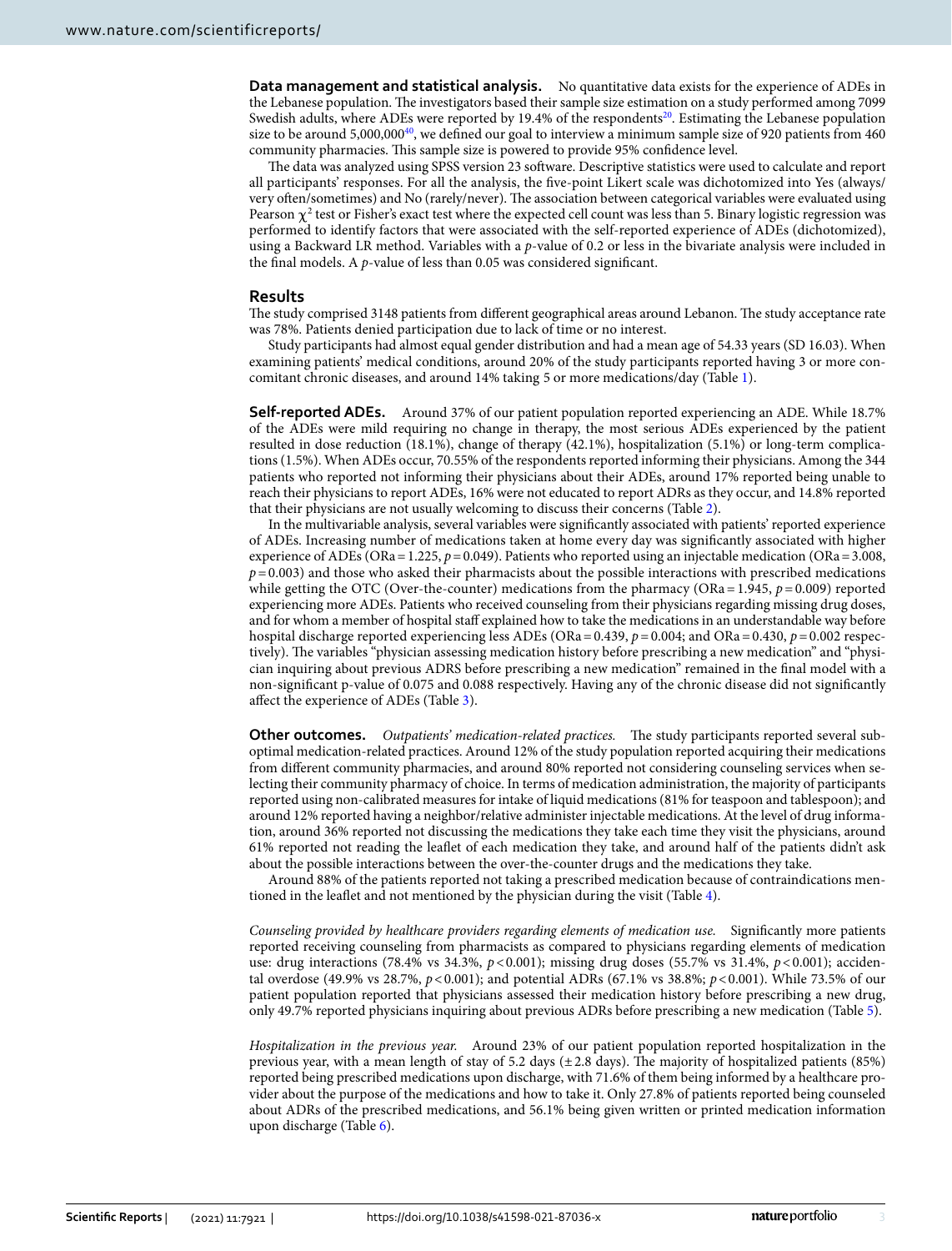| Characteristic                                | Frequency (%) <sup>a</sup> |
|-----------------------------------------------|----------------------------|
| Gender                                        |                            |
| Male                                          | 1550 (49.2)                |
| Female                                        | 1559 (49.5)                |
| Age (mean in years $\pm$ SD)                  | $54.33 \pm 16.03$          |
| <b>Marital status</b>                         |                            |
| Single                                        | 464 (14.7)                 |
| Married                                       | 2350 (74.7)                |
| Widowed                                       | 261(8.3)                   |
| Divorced                                      | 42(1.3)                    |
| <b>Level of education</b>                     |                            |
| Illiterate                                    | 187 (5.9)                  |
| Some school                                   | 936 (29.7)                 |
| High school                                   | 1156 (36.8)                |
| Bachelor degree                               | 488 (15.5)                 |
| Master's degree                               | 232 (7.4)                  |
| Doctoral degree                               | 70(2.2)                    |
| <b>Employment status</b>                      |                            |
| Student                                       | 61 (1.9)                   |
| Self-employed                                 | 686 (21.8)                 |
| Employed                                      | 802 (25.5)                 |
| Unemployed                                    | 983 (31.2)                 |
| Retired                                       | 455 (14.5)                 |
| Geographic area of residence                  |                            |
| Beirut                                        | 523 (16.6)                 |
| Mount Lebanon                                 | 1486 (47.2)                |
| North                                         | 180 (5.7)                  |
| Bekaa                                         | 495 (15.7)                 |
| South/Nabatiyye                               | 438 (13.9)                 |
| Number of Chronic Diseases per patient        |                            |
| 1                                             | 1693 (53.8)                |
| 2                                             | 714 (22.7)                 |
| $\geq$ 3                                      | 635 (20.2)                 |
| Number of medications taken at home every day |                            |
| 1                                             | 371 (11.8)                 |
| 2                                             | 598 (19.0)                 |
| 3                                             | 981 (31.2)                 |
| 4                                             | 615 (19.5)                 |
| $\geq 5$                                      | 432 (13.7)                 |
| Chronic diseases (most common)                |                            |
| Hypertension                                  | 1399 (44.4)                |
| Dyslipidemia                                  | 992 (31.5)                 |
| Diabetes Mellitus                             | 840 (26.7)                 |
| Rheumatoid Arthritis                          | 280 (8.9)                  |
| Asthma/COPD                                   | 237(7.5)                   |
| Chronic Heart Failure                         | 144 (4.6)                  |
| Depression                                    | 50(1.6)                    |
| Osteoporosis                                  | 41(1.3)                    |
| Intake of any oral liquid medication          | 170 (5.4)                  |
| Intake of any inhaled medication              | 209(6.6)                   |
| Intake of any patch medication                | 24(0.8)                    |
| Intake of any injectable medication           | 227(7.2)                   |
|                                               |                            |

<span id="page-3-0"></span>Table 1. Sociodemographic characteristics and medical condition. <sup>a</sup>Sometimes the cumulative percentages may not reach 100% due to missing values. When missing values are less than 10%, they were not reported explicitly.

4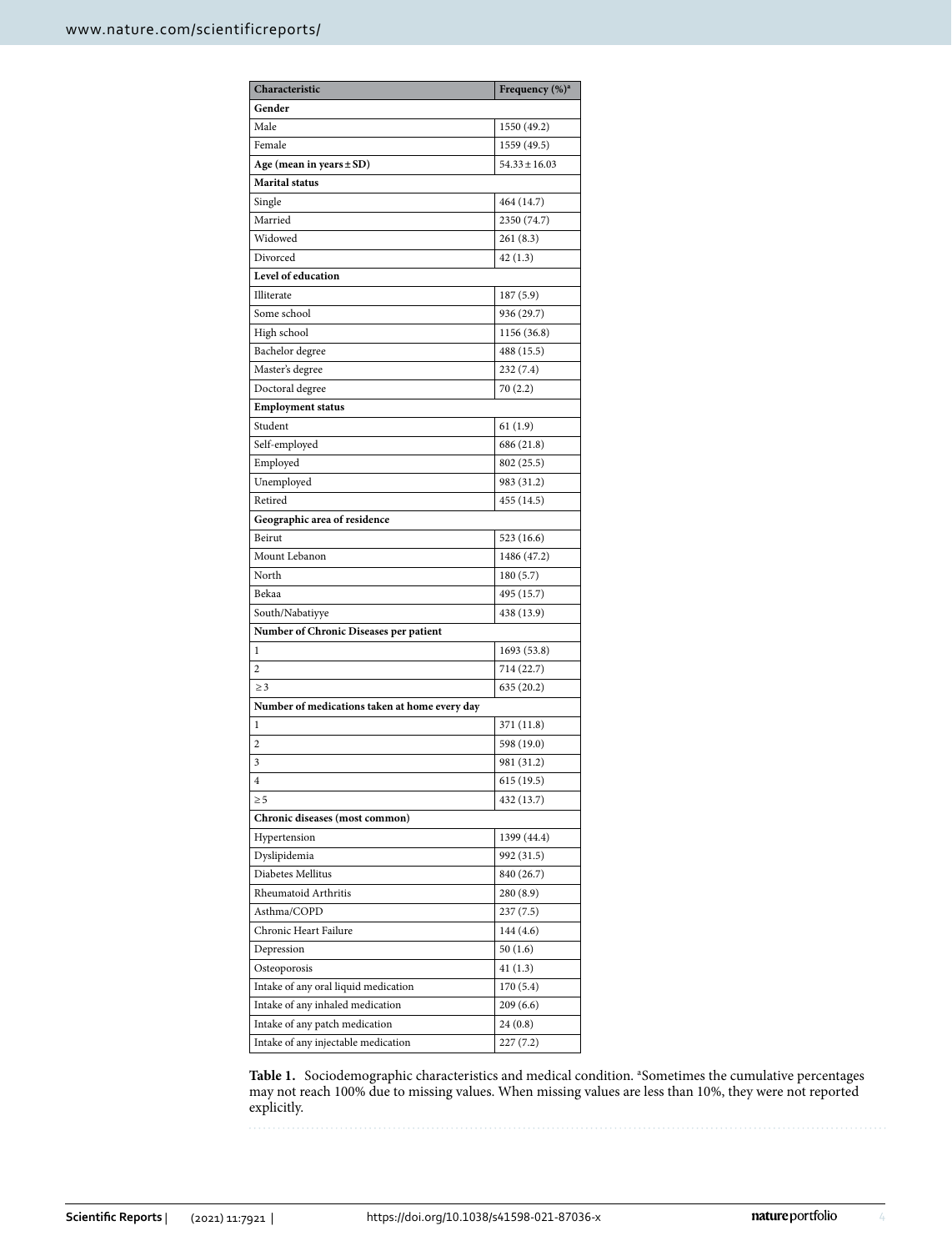| Outcome                                                                                     | Frequency (%) <sup>a</sup> |  |
|---------------------------------------------------------------------------------------------|----------------------------|--|
| Patients' self-reported experience of ADEs                                                  |                            |  |
| Yes                                                                                         | 1168 (37.1)                |  |
| N <sub>o</sub>                                                                              | 1980 (62.9)                |  |
| Main outcome of most serious ADE (for those who answered yes on question 1)                 |                            |  |
| Mild reaction, No change in therapy                                                         | 219 (18.7)                 |  |
| Reaction required dose reduction                                                            | 211(18.1)                  |  |
| Reaction required change of therapy                                                         | 492 (42.1)                 |  |
| Reaction required treatment                                                                 | 44 (3.8)                   |  |
| Reaction required hospitalization                                                           | 59(5.1)                    |  |
| Reaction resulted in a long term complication                                               | 18(1.5)                    |  |
| Missing answer                                                                              | 125(10.7)                  |  |
| <b>Informing the physician when ADEs occur</b> (for those who answered yes on question 1)   |                            |  |
| Yes                                                                                         | 824 (70.55)                |  |
| No                                                                                          | 344 (29.45)                |  |
| Reason for not informing the physician about ADEs (for those who answered No on question 2) |                            |  |
| Mild reaction, no need to inform physician                                                  | 167(48.55)                 |  |
| Unable to reach the physician                                                               | 59 (17.15)                 |  |
| Physician did not inform patient to report in case of ADR                                   | 55 (15.99)                 |  |
| Physician not usually welcoming to discuss patient's concerns                               | 51 (14.82)                 |  |

<span id="page-4-0"></span>Table 2. Self-reported experience of Adverse Drug Events (ADEs). <sup>a</sup>Sometimes the cumulative percentages may not reach 100% due to missing values. When missing values are less than 10%, they were not reported explicitly.

| Variable <sup>a</sup>                                                                                                                    | <b>ORa</b> | Confidence interval | P-value |
|------------------------------------------------------------------------------------------------------------------------------------------|------------|---------------------|---------|
| Geographic area of residence (Beirut is the reference)                                                                                   |            |                     |         |
| Mount Lebanon                                                                                                                            | 0.498      | $0.262 - 0.948$     | 0.034   |
| North                                                                                                                                    | 2.840      | $0.502 - 16.071$    | 0.238   |
| Bekaa                                                                                                                                    | 1.105      | $0.508 - 2.399$     | 0.802   |
| South/Nabatiyye                                                                                                                          | 0.378      | $0.091 - 1.571$     | 0.181   |
| Number of medications taken at home every day                                                                                            | 1.225      | $1.001 - 1.499$     | 0.049   |
| Intake of any injectable medication                                                                                                      | 3.008      | 1.465-6.177         | 0.003   |
| Asking about possible interactions with prescribed medications while getting over-the-counter<br>medications from the pharmacy           | 1.945      | 1.183-3.199         | 0.009   |
| Physician providing counseling about missing doses                                                                                       | 0.439      | $0.251 - 0.768$     | 0.004   |
| Physician assessing medication history before prescribing a new medication                                                               | 1.730      | $0.947 - 3.162$     | 0.075   |
| Physician inquiring about previous ADRs before prescribing a new medication                                                              | 1.599      | $0.932 - 2.742$     | 0.088   |
| A member of hospital staff explaining to the patient how to take the medications in an under-<br>standable way before hospital discharge | 0.430      | $0.252 - 0.733$     | 0.002   |

<span id="page-4-1"></span>**Table 3.** Patients' self-reported experience of Adverse Drug Events (ADEs)—Multivariable Analysis. a <sup>a</sup>Variables with a *p*-value of 0.2 or less in the bivariate analysis were included in the initial model. Those include: gender; marital status; level of education; geographic area of residence; employment status; number of chronic diseases per patient; chronic kidney disease; intake of any inhaled medication; intake of any injectable medication; initiation of medication-related discussion; not taking a prescribed medication because of counter-indications mentioned in the leafet and not mentioned by the physician during the visit; asking about possible interactions with prescribed medications while getting the OTC's from the pharmacy; pharmacist providing counseling about drug interactions, missing doses, accidental overdose, and potential ADRs; physician providing counseling about drug interactions, missing doses, accidental overdose, and potential ADRs; physician assessing medication history before prescribing a new medication; physician inquiring about previous ADRs before prescribing a new medication; hospitalization in the previous year; a member of hospital staff explaining to the patient the purpose of the medications to be taken at home in an understandable way; a member of hospital staff explaining to the patient how to take the medications in an understandable way. Categorical variables identifed: level of education, geographic area of residence, employment status, initiation of medication-related discussion. Using a Backward LR method, the model fnally retained the variables shown in this table. Hosmer and Lemshow test for sample adequacy *p*-value: 0.451. Nagelkerke model summary 0.223.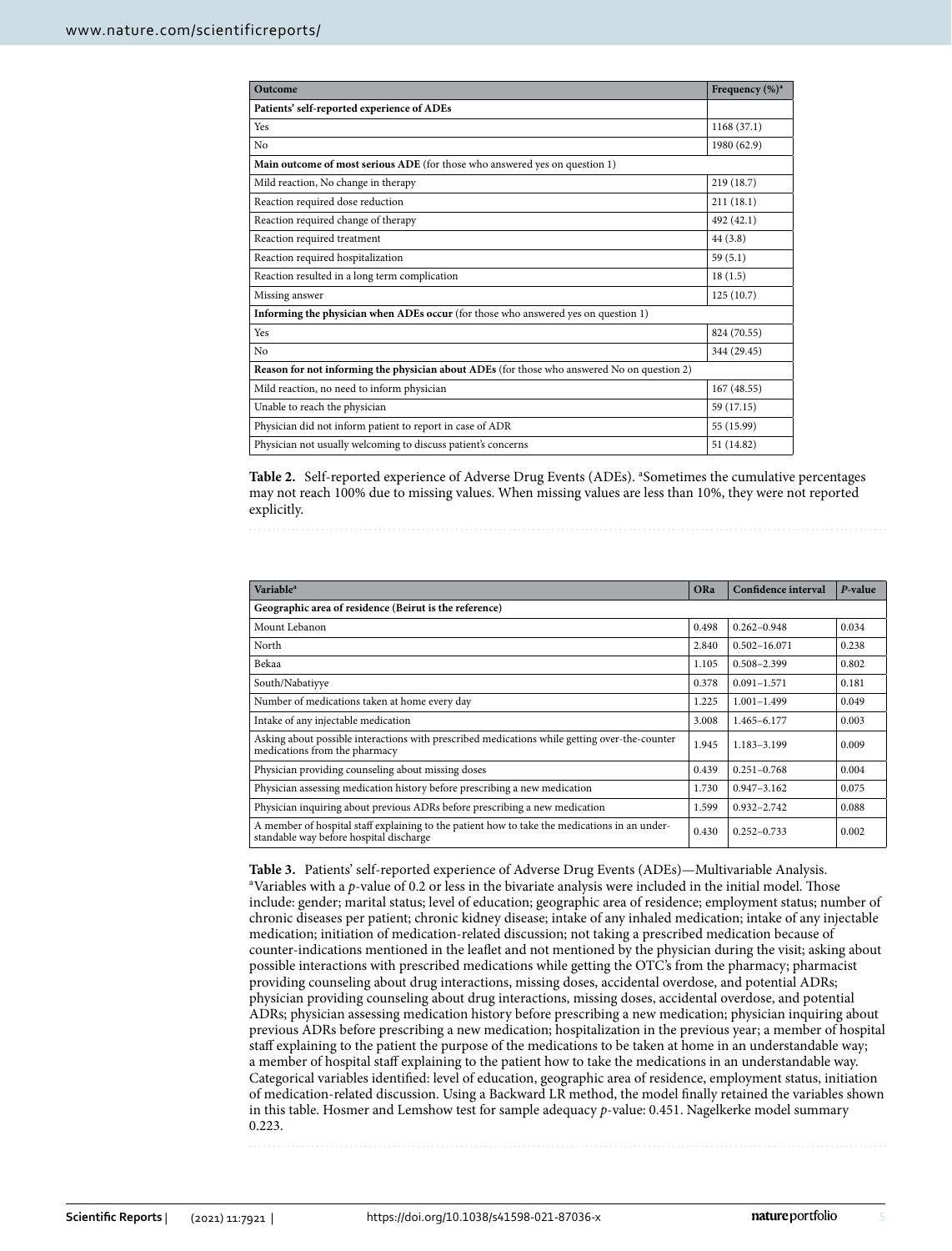| Outcome                                                                                                                                           | Frequency $(\%)^a$ |  |
|---------------------------------------------------------------------------------------------------------------------------------------------------|--------------------|--|
| Source of medication acquisition                                                                                                                  |                    |  |
| Same pharmacy                                                                                                                                     | 2658 (84.4)        |  |
| Different pharmacies                                                                                                                              | 375 (11.9)         |  |
| Other                                                                                                                                             | 51 (1.6)           |  |
| Preference for pharmacy selection (check all that apply)                                                                                          |                    |  |
| Trust the pharmacist                                                                                                                              | 2056 (65.3)        |  |
| Insurance selection                                                                                                                               | 72 (2.3)           |  |
| Proximity to house/work                                                                                                                           | 1458 (46.3)        |  |
| Easy access and parking                                                                                                                           | 242(7.7)           |  |
| Discount                                                                                                                                          | 106(3.4)           |  |
| Counseling                                                                                                                                        | 648 (20.6)         |  |
| Tools used to measure liquid dose of medication                                                                                                   |                    |  |
| Teaspoon                                                                                                                                          | 21 (12.5)          |  |
| Tablespoon                                                                                                                                        | 115(68.5)          |  |
| Calibrated cup/syringe                                                                                                                            | 25 (14.9)          |  |
| Administration of injectable medication performed by                                                                                              |                    |  |
| Self                                                                                                                                              | 90(41.1)           |  |
| Neighbor/relative                                                                                                                                 | 26 (11.9)          |  |
| Pharmacist                                                                                                                                        | 69 (31.6)          |  |
| Physician/nurse at home                                                                                                                           | 24 (11.0)          |  |
| Healthcare provider in outpatient clinics                                                                                                         | 10(4.6)            |  |
| Discussion of prescribed medications with physician during visit/consultation                                                                     |                    |  |
| Yes                                                                                                                                               | 1915 (60.8)        |  |
| No                                                                                                                                                | 1145 (36.4)        |  |
| Initiation of medication-related discussion                                                                                                       |                    |  |
| Physician                                                                                                                                         | 1104 (35.1)        |  |
| Patient                                                                                                                                           | 1636 (52.0)        |  |
| Accompanying person                                                                                                                               | 290 (9.2)          |  |
| Reading the leaflet of each medication                                                                                                            |                    |  |
| Yes                                                                                                                                               | 1162 (36.9)        |  |
| No                                                                                                                                                | 1911 (60.7)        |  |
| Not taking a prescribed medication because of counter-indications mentioned in the leaflet and not mentioned by the physician during<br>the visit |                    |  |
| Yes                                                                                                                                               | 278 (8.8)          |  |
| No                                                                                                                                                | 2772 (88.1)        |  |
| Asking about possible interactions with prescribed medications while getting the OTC's from the pharmacy                                          |                    |  |
| Yes                                                                                                                                               | 1420 (45.1)        |  |
| No                                                                                                                                                | 1648 (52.4)        |  |

<span id="page-5-0"></span>Table 4. Outpatients' medication-related practices. <sup>a</sup> Sometimes the cumulative percentages may not reach 100% due to missing values. When missing values are less than 10%, they were not reported explicitly.

| Outcome                                                           | Physician $n$ (%) <sup>a</sup> | Pharmacist n $(\%)^a$ | P-value       |
|-------------------------------------------------------------------|--------------------------------|-----------------------|---------------|
| Providing counseling about drug interactions                      | 1080(34.3)                     | 2468 (78.4)           | ${}_{<0.001}$ |
| Providing counseling about what to when missing a drug dose       | 988 (31.4)                     | 1754 (55.7)           | < 0.001       |
| Providing counseling about accidental overdose                    | 904 (28.7)                     | 1571 (49.9)           | < 0.001       |
| Providing counseling about potential ADRs                         | 1221 (38.8)                    | 2112(67.1)            | < 0.001       |
| Assessing medication history before prescribing a new medication  | 2315 (73.5)                    |                       |               |
| Inquiring about previous ADRs before prescribing a new medication | 1564 (49.7)                    |                       |               |

<span id="page-5-1"></span>Table 5. Counseling provided by healthcare providers regarding elements of medication use. <sup>a</sup>Sometimes the cumulative percentages may not reach 100% due to missing values. When missing values are less than 10%, they were not reported explicitly.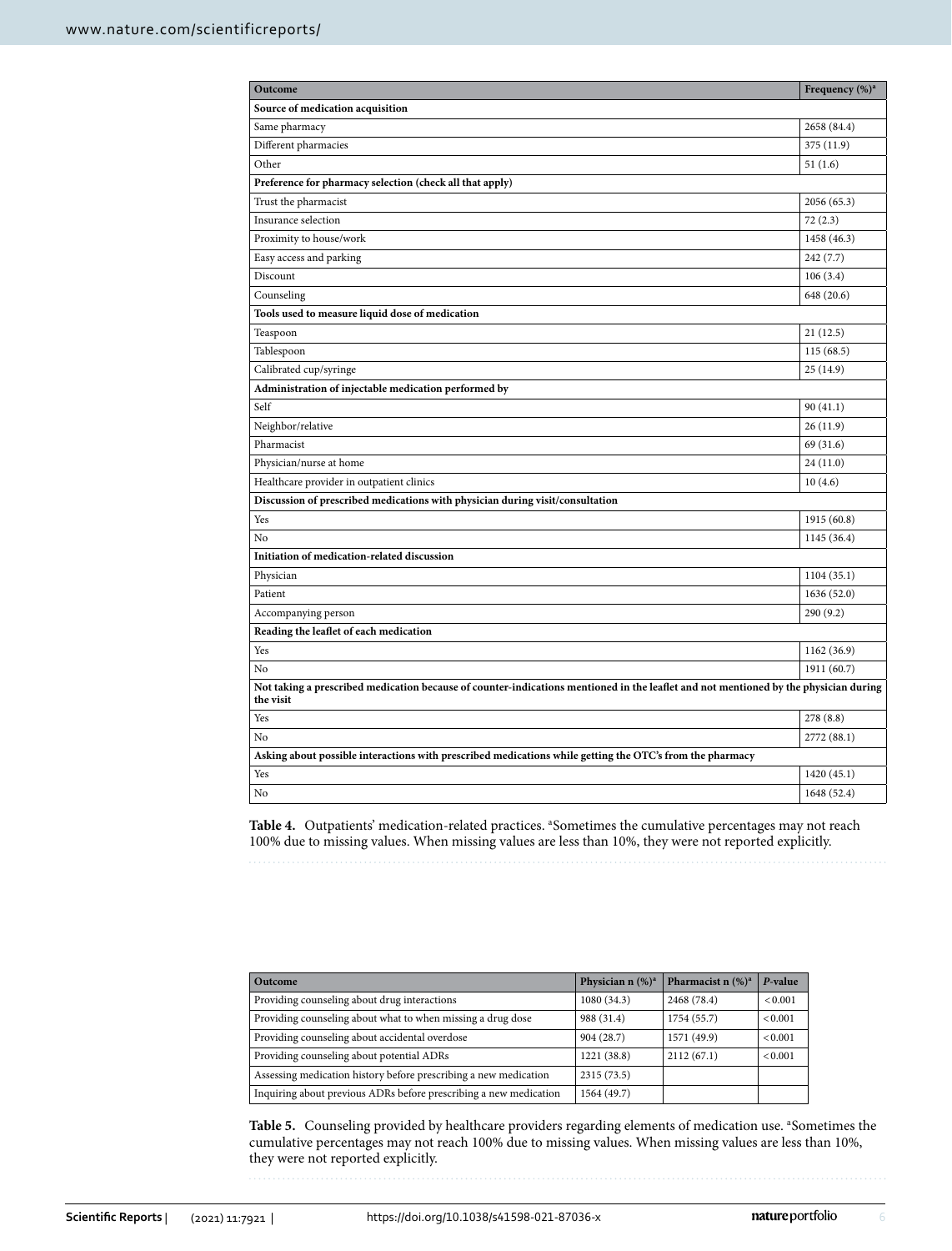| Outcome                                                                                                                              | Frequency (%) <sup>a</sup> |  |
|--------------------------------------------------------------------------------------------------------------------------------------|----------------------------|--|
| Hospitalization in the previous year                                                                                                 |                            |  |
| No                                                                                                                                   | 2335 (74.2)                |  |
| Yes                                                                                                                                  | 710 (22.6)                 |  |
| Length of hospital stay                                                                                                              |                            |  |
| Mean                                                                                                                                 | 5.18 days                  |  |
| Minimum                                                                                                                              | 1 day                      |  |
| Maximum                                                                                                                              | 17 days                    |  |
| <b>SD</b>                                                                                                                            | 2.84                       |  |
| Admission to a critical care area (ICU/CCU/CSU) <sup>b</sup>                                                                         |                            |  |
| No                                                                                                                                   | 563 (79.5)                 |  |
| Yes                                                                                                                                  | 145(20.5)                  |  |
| Patient prescribed medications upon discharge <sup>b</sup>                                                                           |                            |  |
| No                                                                                                                                   | 105(14.8)                  |  |
| Yes                                                                                                                                  | 605 (85.2)                 |  |
| A member of staff explaining to the patient the purpose of the medications to be taken at home in an understandable way <sup>c</sup> |                            |  |
| No                                                                                                                                   | 172 (28.4)                 |  |
| Yes                                                                                                                                  | 433 (71.6)                 |  |
| A member of staff explaining to the patient how to take the medications in an understandable way <sup>c</sup>                        |                            |  |
| No                                                                                                                                   | 172 (28.4)                 |  |
| Yes                                                                                                                                  | 433 (71.6)                 |  |
| A member of staff explaining to the patient about ADRs to watch for <sup>c</sup>                                                     |                            |  |
| No                                                                                                                                   | 436 (72.2)                 |  |
| Yes                                                                                                                                  | 168(27.8)                  |  |
| Given written or printed information about medications upon discharge <sup>c</sup>                                                   |                            |  |
| No                                                                                                                                   | 265 (43.9)                 |  |
| Yes                                                                                                                                  | 338 (56.1)                 |  |

<span id="page-6-0"></span>Table 6. Hospitalization in the previous year. <sup>a</sup> Sometimes the cumulative percentages may not reach 100% due to missing values. When missing values are less than 10%, they were not reported explicitly. <sup>b</sup>Total number of participants on the marked questions is 710, referring to the patients who were hospitalized during the last year. 'Total number of participants on the marked questions is 605, referring to the patients who were prescribed medications upon hospital discharge.

#### **Discussion**

In this cross-sectional questionnaire-based study, around 37% of our patient population reported experiencing an ADE within the previous year. When ADEs occur, 70.5% of the respondents reported informing their physicians.

As previously mentioned, there are several reliable methods to collect patient ADEs. Diferent methods of collecting patient data regarding adverse events (i.e. patient surveys versus spontaneous reporting) lead to large dif-ferences in the reported rates of these adverse events, reducing the validity and meaningfulness of comparisons<sup>[41](#page-8-32)</sup>. In this discussion, the authors opted to compare the results with fndings of other patient survey studies.

The rate of ADEs reported by our study participants was similar to the findings of a recently published questionnaire-guided study of 1190 ambulatory adult patients in Nigeria<sup>42</sup>, but higher than previously published rates of self-reported ADEs<sup>20-22</sup>. In fact, the percentage of self-reported ADEs in questionnaire-based studies depends on the definition of ADEs adopted and the timespan specified for the reported ADEs<sup>20–22</sup>. In a study by Oladimeji et al. assessing self-reported ADEs among elderly US residents enrolled in Medicare, 18% of the respondents reported an ADE in the past year<sup>22</sup>. In that study, authors defined an ADE as the patient visiting a physician to report an unwanted reaction or medicine problem<sup>22</sup>. This can explain the higher percentage reported in our study, since we inquired about any ADE, even if it did not lead to a physician's visit. In a study by Hakkarainen et al. that aimed to assess the 1-month prevalence of self-reported ADEs among the adult public in Sweden, 19.4% of the respondents reported experience of  $ADEs^{20}$ . This lower percentage can be explained by the 1-month timespan specifed. In another population based-study in Sweden by Hedna et al., the authors reasoned that the low reported ADRs percentages (2.5%) could refect a lack of patient awareness for symptoms of ADRs<sup>43</sup>. In fact, many ADEs are likely never reported because they are not recognized<sup>[8](#page-8-4)</sup>. Lastly, in a national cross-sectional study assessing community-based ADRs in Saudi Arabia, the sample prevalence of ADRs was around 23%. Authors, however, did not assess ADEs in that survey which does not compare with our stud[y44.](#page-8-36)

Early identifcation of ADEs and factors associated with them may help physicians prevent and resolve these ADE[s45](#page-8-37). Around 70% of our participants reported informing their physicians about their experienced ADEs. Tis percentage falls within the range reported in published literature where proportions of patients who claimed informing their physicians about their ADRs ranged between 54 and 87% of respondents<sup>[46](#page-8-38),[47](#page-9-0)</sup>. Reasons that our participants stated for not informing their physicians include their inability to reach the physician or them not

7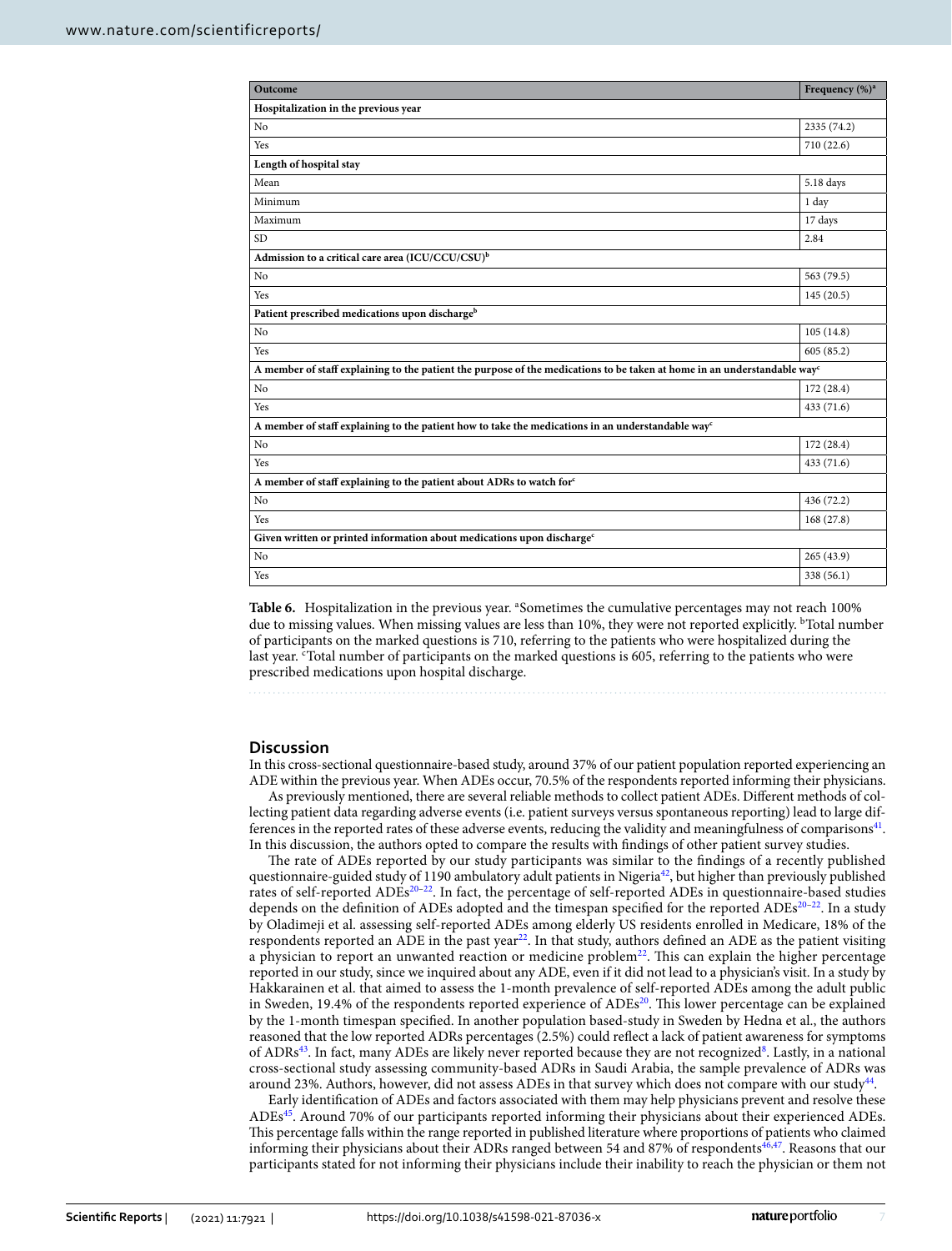being adequately instructed to report. Physicians hold a key responsibility in educating patients about ADEs and the importance of reporting ADEs as they occur, as well as in facilitating the communication and the reporting mechanism. A study examining barriers and facilitators of adverse event reporting by adolescent patients and their families showed that the quality of healthcare experience and the type of communication with the healthcare provider infuenced patient reporting[48.](#page-9-1)

In our fndings, the occurrence of ADEs was positively associated with the number of daily medications taken, and the use of an injectable medication. The association between the number of medications taken and the self-reported ADEs is documented in the literature<sup>[19](#page-8-15)</sup>. There is no evidence that intake of injectable medications is associated with higher ADRs, but research shows that the incidence of errors with injectable medications is higher than with other forms of medications<sup>49</sup>. Patients who reported experiencing ADEs also reported asking about possible interactions with prescribed medications while getting the OTC's from the pharmacy. This association can be explained by the fact that patients who experience more ADEs may become more concerned about potential drug interactions. In addition, patients who received counseling from their physicians regarding missing drug doses, and who received medication counseling before hospital discharge reported experiencing less ADEs. In fact, studies have shown an association between discharge counseling and lower rates of adverse drug events and hospital re-admission<sup>50,51</sup>.

Our fndings show that signifcantly more outpatients reported receiving counseling from pharmacists as compared to physicians regarding elements of medication use. In fact, physicians commonly fail to provide appropriate counseling about prescription medications<sup>52–55</sup>. One of the main reported physicians' expectations from pharmacists in primary care was to provide more education and counseling about medications<sup>56[,57](#page-9-8)</sup>. While pharmacists have a professional responsibility to provide patient counseling, physicians can assume a bigger role in providing medication counseling.

To our knowledge, this is the frst study in the Lebanese population, on a national scale, that addresses selfreported experience of ADEs. In fact, there are diferences among countries in the occurrence of ADRs due to many diferences including diseases, prescribing patterns, genetics, and drug distribution. Data derived from within the country may have greater relevance and educational value and may encourage national regulatory  $decision-making<sup>58</sup>$ .

**Study limitations.** Our study population consisted of outpatients visiting the community pharmacies to procure their medications, which excludes patients who acquire their medications from dispensaries, and patients with lower healthcare accessibility. There is also potential information bias. The patients' experience of ADEs assessed in our study was self-reported, and was not verifed or confrmed by our investigators using objective evidence.

At the time investigators conducted this study, there was no active national pharmacovigilance center in Lebanon, through which healthcare professionals or patients can report ADEs. ADEs were not reported, analyzed, or registered centrally. Following the completion of this study, the medication safety subcommittee of the OPL created an electronic platform for pharmacists to report ADRs<sup>59</sup>. This platform remains inactive until date due to poor reporting. Moreover, the Lebanese University—School of pharmacy had established in 2004 a center for Adverse Events of Drug Monitoring that remained inactive until 2020. A collaborative agreement between the Lebanese University and the Ministry of Public Health (MOPH) reactivated the center (ministerial decree 427/1) and authorized it to function officially as the national pharmacovigilance center. Stakeholders have just completed all the preparations and documentations needed to launch the center for service in 2021 and become a full member in the Uppsala network $60$ .

#### **Conclusions**

Our study showed prevalence of ADEs among Lebanese outpatients especially patients with polypharmacy, and suggested that patients do not report all the ADEs to their physicians. Patients should be educated on the importance of reporting ADEs to their primary healthcare provider. Reporting helps preventing future ADEs, contributes to the public knowledge and medical literature, and encourages national regulatory decision-making. There is need to assess potential preventability of these ADEs through proper follow-up and monitoring, in an attempt to reduce potential patient harm and healthcare costs. Studies assessing Lebanese inpatients experience of ADEs can complement this data throughout the continuum of healthcare, and can drive evidence-based decision-making.

#### **Data availability**

The datasets used and/or analyzed during the current study are available from the corresponding author on reasonable request.

Received: 29 July 2020; Accepted: 24 March 2021 Published online: 12 April 2021

#### **References**

- <span id="page-7-0"></span>1. World Health Organization. 10 Patient Safety Facts. [https://www.who.int/features/factfiles/patient\\_safety/en/](https://www.who.int/features/factfiles/patient_safety/en/) (2018). Accessed 1 June 2019.
- <span id="page-7-1"></span>2. Leape, L. L. et al. The nature of adverse events in hospitalized patients. Results of the Harvard Medical Practice Study II. *N. Engl. J. Med.* **324**, 377–384 (1991).
- <span id="page-7-2"></span>3. Leape, L. L., Kabcenell, A., Berwick, D. M. & Roessner, J. Reducing adverse drug events. Breakthrough series Guide Institute for Healthcare Improvement, Boston, 84–91 (1998).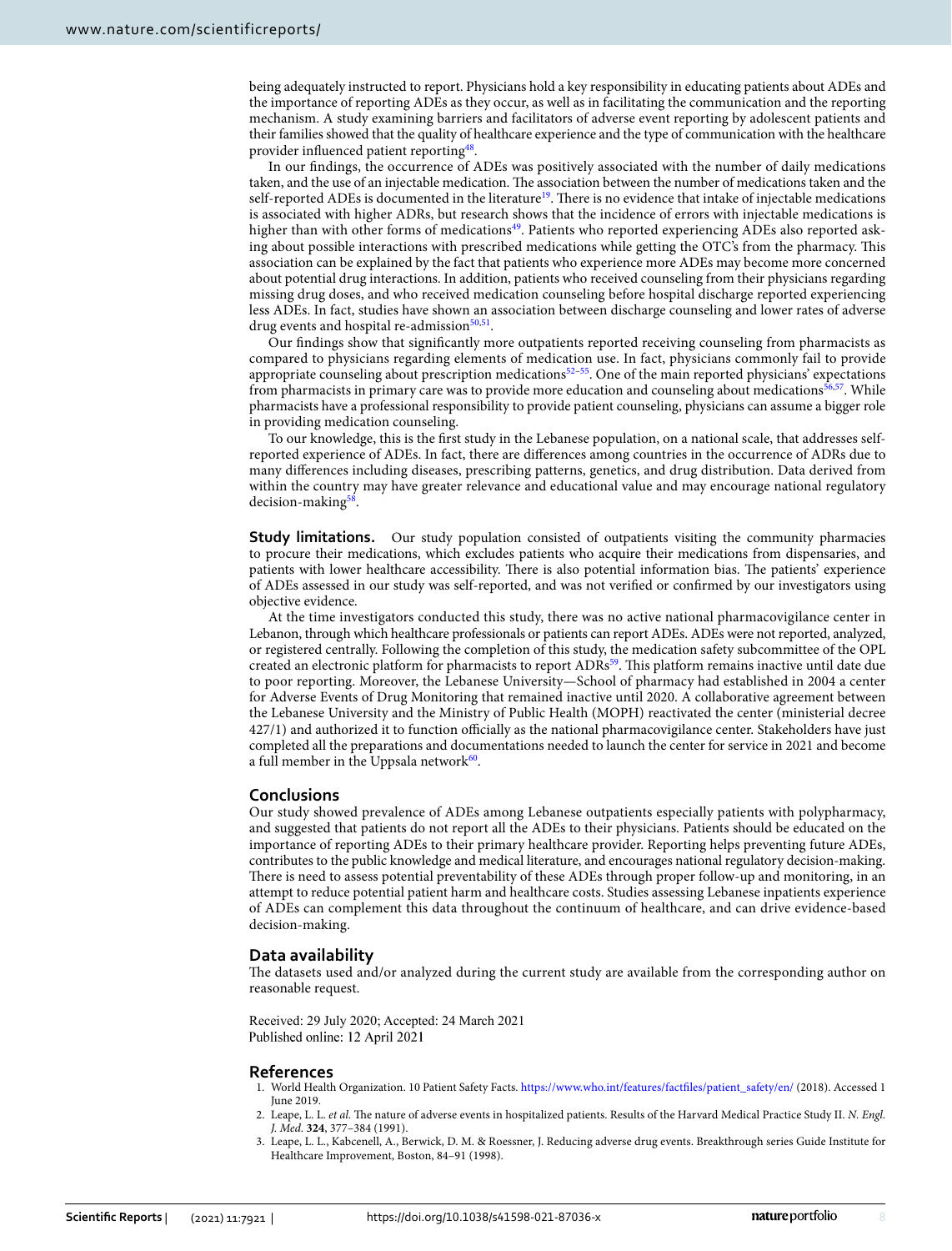- <span id="page-8-0"></span>4. Committee of Experts on Management of Safety and Quality in Health Care (SP-SQS) Expert Group on Safe Medication Practices. Glossary of terms related to patient and medication safety [https://www.who.int/patientsafety/highlights/COE\\_patient\\_and\\_medic](https://www.who.int/patientsafety/highlights/COE_patient_and_medication_safety_gl.pdf) [ation\\_safety\\_gl.pdf](https://www.who.int/patientsafety/highlights/COE_patient_and_medication_safety_gl.pdf). (2005).
- <span id="page-8-1"></span>5. Pillans, P. I. Clinical perspectives in drug safety and adverse drug reactions. *Exp. Rev. Clin. Pharmacol.* **1**(5), 695–705 (2008).
- <span id="page-8-2"></span>6. Breckenridge, A. The burden of adverse drug events. *Br. J. Clin. Pharmacol.* **80**(4), 785-787 (2015).
- <span id="page-8-3"></span>7. Morimoto, T., Gandhi, T. K., Seger, A. C., Hsieh, T. C. & Bates, D. W. Adverse drug events and medication errors: detection and classifcation methods. *Qual. Saf. Health Care* **13**(4), 306–314 (2004).
- <span id="page-8-4"></span>8. Mayer, M. H., Dowsett, S. A., Brahmavar, K., Hornbuckle, K. & Brookfeld, W. P. Reporting Adverse drug events. *US Pharm.* **35**, HS-15-HS-19 (2010).
- <span id="page-8-5"></span>9. Van Grootheest, K. & de Jong-van den Berg, L. Patients' role in reporting adverse drug reactions. *Exp. Opin. Drug. Saf.* **3**(4), 363–368 (2004).
- <span id="page-8-6"></span>10. European Medicines Agency (2015). Pharmacovigilance. [https://www.ema.europa.eu/en/documents/leafet/pharmacovigilance\\_](https://www.ema.europa.eu/en/documents/leaflet/pharmacovigilance_en.pdf) [en.pdf](https://www.ema.europa.eu/en/documents/leaflet/pharmacovigilance_en.pdf)
- <span id="page-8-7"></span>11. U.S. Department of Health and Human Services, Office of Disease Prevention and Health Promotion. 2014. National Action Plan for Adverse Drug Event Prevention. Washington, DC: Author.
- <span id="page-8-8"></span>12. Cox, A. Involving patients in reporting adverse drug reactions should be welcomed. *Pharm. J.* **282**, 16 (2009).
- <span id="page-8-9"></span>13. Wysowski, D. K. & Swartz, L. Adverse drug event surveillance and drug withdrawals in the United States, 1969–2002: the importance of reporting suspected reactions. *Arch. Intern. Med.* **165**(12), 1363–1369 (2005).
- <span id="page-8-10"></span>14. Gandhi, T. K. *et al.* Drug complications in outpatients. *J. Gen. Intern. Med.* **15**(3), 149–154 (2000).
- <span id="page-8-11"></span>15. Hazell, L. & Shakir, S. A. Under-reporting of adverse drug reactions: a systematic review. *Drug Saf.* **29**(5), 385–396. [https://doi.](https://doi.org/10.2165/00002018-200629050-00003) [org/10.2165/00002018-200629050-00003](https://doi.org/10.2165/00002018-200629050-00003) (2006).
- <span id="page-8-12"></span>16. Shehab, N. *et al.* US emergency department visits for outpatient adverse drug events, 2013–2014. *JAMA* **316**(20), 2115–2125 (2016).
- <span id="page-8-13"></span>17. Bouvy, J. C., De Bruin, M. L. & Koopmanschap, M. A. Epidemiology of adverse drug reactions in Europe: a review of recent observational studies. *Drug Saf.* **38**(5), 437–453 (2015).
- <span id="page-8-14"></span>18. Hakkarainen, K. M. *et al.* Prevalence, nature and potential preventability of adverse drug events—a population-based medical record study of 4970 adults. *Br. J. Clin. Pharmacol.* **78**(1), 170–183 (2014).
- <span id="page-8-15"></span>19. Gurwitz, J. H. *et al.* Incidence and preventability of adverse drug events among older persons in the ambulatory setting. *JAMA* **289**, 1107–1116 (2003).
- <span id="page-8-29"></span>20. Hakkarainen, K. M. *et al.* Prevalence and perceived preventability of self-reported adverse drug events – a population-based survey of 7099 adults. *PLoS ONE* **8**(9), e73166 (2013).
- 21. Lee, C. Y. *et al.* Prevalence of medication-related risk factors among retirement village residents: a cross-sectional survey. *Age Ageing* **39**(5), 581–587 (2010).
- <span id="page-8-34"></span>22. Oladimeji, O. *et al.* risk factors for self-reported adverse drug events among medicare enrollees. *Ann. Pharmacother.* **42**(1), 53–61 (2008).
- <span id="page-8-16"></span>23. Miller, G. C., Britt, H. C. & Valenti, L. Adverse drug events in general practice patients in Australia. *Med. J. Aust.* **184**, 321–324 (2006).
- <span id="page-8-17"></span>24. Sales, I. *et al.* Public awareness and perception toward adverse drug reactions reporting in Riyadh Saudi Arabia. *Saudi Pharm J.* **25**(6), 868–872 (2017).
- <span id="page-8-18"></span>25. Al Dweik, R. *et al.* Factors afecting patient reporting of adverse drug reactions: a systematic review. *Br. J. Clin. Pharmacol.* **83**, 875–883 (2017).
- <span id="page-8-19"></span>26. Ghusn, H. Polypharmacy: what clinicians need to know while caring for an elderly. *J. Med. Liban.* **60**(4), 207–213 (2012).
- <span id="page-8-20"></span>27. Zeenny, R., Wakim, S. & Kuyumjian, Y.-M. Potentially inappropriate medications use in community-based aged patients: a cross-
- sectional study using 2012 Beers criteria. *Clin. Interv. Aging* **12**, 65–73 (2017). 28. El Khoury, G., Ramia, E. & Salameh, P. Misconceptions and malpractices toward antibiotic use in childhood upper respiratory tract infections among a cohort of Lebanese parents. *Eval. Health Prof.* **41**(4), 493–511 (2018).
- <span id="page-8-21"></span>29. Hallit, S., Zahreddine, L., Saleh, N., Shakaroun, S. & Lahoud, N. Practice of parents and pharmacists regarding antibiotics use in pediatrics: a 2017 cross-sectional study in Lebanese community pharmacies. *J. Eval. Clin. Pract.* **26**(1), 181–189 (2020).
- <span id="page-8-22"></span>30. Ramia, E. & Zeenny, R. Completion of therapeutic and safety monitoring tests in Lebanese outpatients on chronic medications: a cross-sectional study. *Patient Prefer Adherence* **8**, 1195–1204 (2014).
- <span id="page-8-23"></span>31. Ramia, E. *et al.* Assessment of patients' knowledge and practices regarding their medication use and risks in Lebanon. *Int. J. Clin. Pharm.* **39**(5), 1084–1094 (2017).
- <span id="page-8-24"></span>32. El-Jardali, F. et al. The current state of patient safety culture in Lebanese hospitals: a study at baseline. *Int. J. Qual. in Healthc.* **22**(5), 386–395 (2010).
- 33. El-Jardali, F. *et al.* Predictors and outcomes of patient safety culture in hospitals. *BMC Health Serv. Res.* **11**(45), 386–395 (2011). 34. Hallit, S. *et al.* Order of Pharmacists of Lebanon scientifc committee-Medication safety subcommittee. Medication safety knowl-
- edge, attitude, and practice among hospital pharmacists in Lebanon. *J. Eval. Clin. Pract.* **25**(2), 323–339 (2019).
- <span id="page-8-25"></span>35. Awada, S. *et al.* Awareness and perception of national pharmacovigilance center among lebanese medical Staf. *J. Pharmacovigil.* **4**, 199 (2016).
- <span id="page-8-26"></span>36. Hajj, A. *et al.* Order of Pharmacists Scientifc Committee—Medication Safety Subcommittee. Medication safety knowledge, attitudes and practices among community pharmacists in Lebanon. *Curr. Med. Res. Opin.* **34**(1), 149–156 (2018).
- <span id="page-8-27"></span>37. NHS (National Health Service-England). National patient survey program. National results from the 2014 Inpatient Survey. [http://](http://www.cqc.org.uk/sites/default/files/201500519%20NHS%20Inpatient%20Survey%202014%20National%20summary%20and%20results%20tables%20FINAL.pdf) [www.cqc.org.uk/sites/default/fles/201500519%20NHS%20Inpatient%20Survey%202014%20National%20summary%20and%20res](http://www.cqc.org.uk/sites/default/files/201500519%20NHS%20Inpatient%20Survey%202014%20National%20summary%20and%20results%20tables%20FINAL.pdf) [ults%20tables%20FINAL.pdf](http://www.cqc.org.uk/sites/default/files/201500519%20NHS%20Inpatient%20Survey%202014%20National%20summary%20and%20results%20tables%20FINAL.pdf). Accessed 1 June 2019 (2014).
- <span id="page-8-28"></span>38. World Health Organization Regional Office for Europe. 2013. Exploring patient participation in reducing health-care-related safety risks. DK-2100 Copenhagen, Denmark.
- <span id="page-8-30"></span>39. Gandhi, T. K. *et al.* Adverse drug events in ambulatory care. *N. Engl. J. Med.* **348**, 1556–1564 (2003).
- <span id="page-8-31"></span>40. World Fact Book of the United States Central Intelligence Agency. Lebanon Demographics Profle 2014. [http://www.indexmundi.](http://www.indexmundi.com/lebanon/demographics_profile.html) [com/lebanon/demographics\\_profle.html](http://www.indexmundi.com/lebanon/demographics_profile.html) (2016).
- <span id="page-8-32"></span>41. Bent, S., Padula, A. & Avins, A. L. Brief communication: better ways to question patients about adverse medical events: a randomized, controlled trial. *Ann. Intern. Med.* **144**(4), 257–261 (2006).
- <span id="page-8-33"></span>42. Adisa, R., Adeniyi, O. R. & Fakeye, T. O. Knowledge, awareness, perception and reporting of experienced adverse drug reactions among outpatients in Nigeria. *Int. J. Clin. Pharm.* **41**(4), 1062–1073 (2019).
- <span id="page-8-35"></span>43. Hedna, K. *et al.* Refll adherence and self-reported adverse drug reactions and sub-therapeutic efects: a population-based study. *Pharmacoepidemiol. Drug Saf.* **22**(12), 1317–1325 (2013).
- <span id="page-8-36"></span>44. Almubark, R. A. *et al.* National cross-sectional study of community-based adverse drug reactions in Saudi Arabia. *Drugs Real World Outcomes* **7**, 161–170. <https://doi.org/10.1007/s40801-020-00186-8>(2020).
- <span id="page-8-37"></span>45. Zaman Huri, H. & Chai Ling, L. Drug-related problems in type 2 diabetes mellitus patients with dyslipidemia. *BMC Public Health* **13**, 1192 (2013).
- <span id="page-8-38"></span>46. Hariraj, V. & Aziz, Z. Patient reporting of adverse drug reactions (ADRs): survey of public awareness and predictors of confdence to report. *Ter. Innov. Regul. Sci.* **52**(6), 757–763.<https://doi.org/10.1177/2168479017745025> (2018).